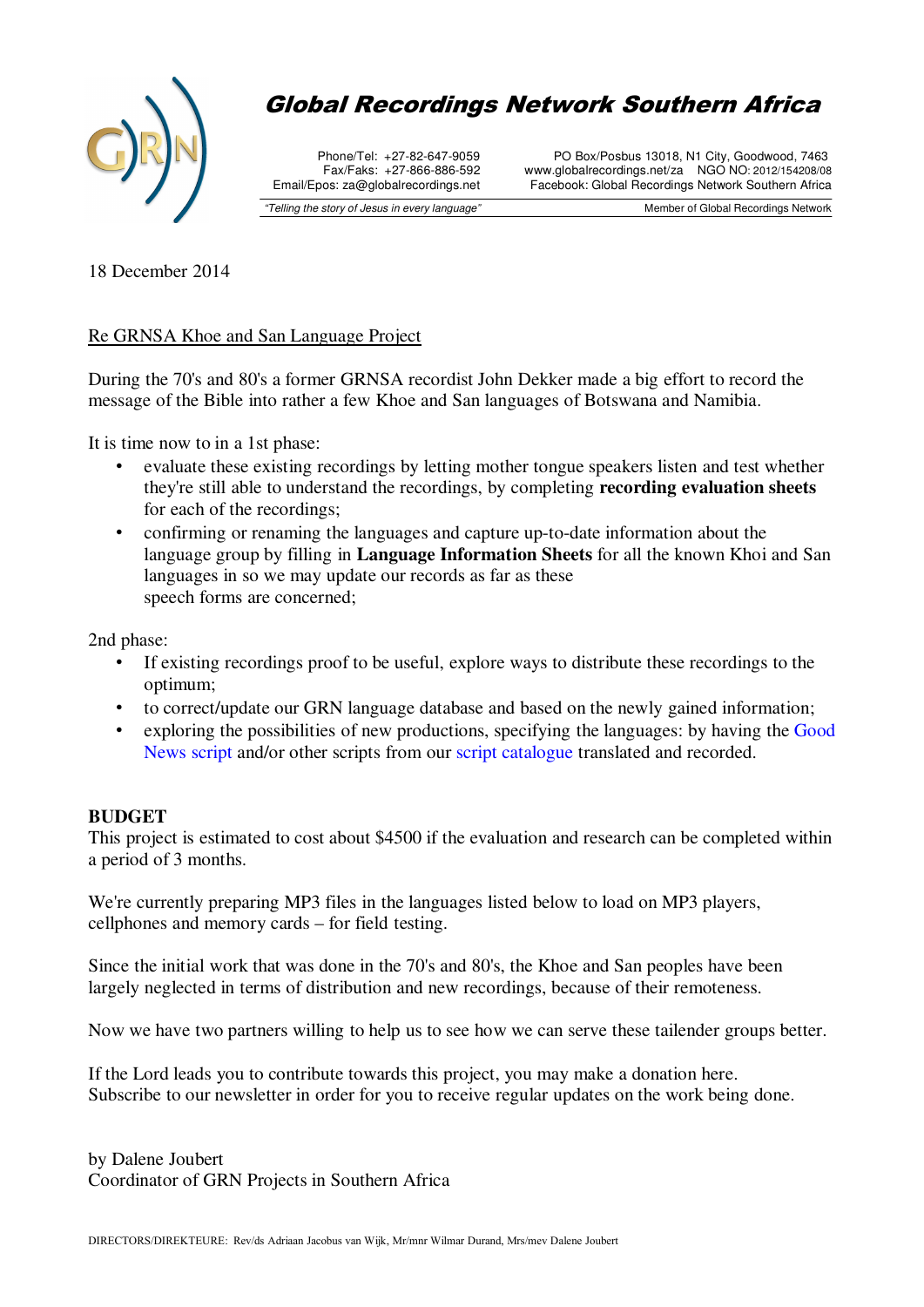Hereby the existing recordings live on the internet: **1) Language Name: Bushman: Southern** GRN Language Number: #1955 ISO Language Name: =/Hua [huc] **2) Language Name: G||ana** GRN Language Number: #4265 ISO Language Name: //Gana [gnk] **3) Language Name: Ganade** GRN Language Number: #3993 ISO Language Name: Shua [shg] **4) Language Name: Hietshware** GRN Language Number: #3996 ISO Language Name: Tsoa [hio] **5) Language Name: Mbukushu** GRN Language Number: #1946 ISO Language Name: Mbukushu [mhw] **6) Language Name: Kalahari** GRN Language Number: #3502 ISO Language Name: Kgalagadi [xkv] **7) Language Name: Kaukau** GRN Language Number: #4001 ISO Language Name: =/Kx'au//'ein [aue] **8) Language Name: Khwe** GRN Language Number: #4260 ISO Language Name: Kxoe [xuu] **9) Language Name: !Kung** GRN Language Number: #4261 ISO Language Name: Vasekela Bushman [vaj] **10) Language Name: Naron** GRN Language Number: #1954 ISO Language Name: Naro [nhr] **11) Language Name: Naro: Ts'aokhoe** GRN Language Number: #5129 ISO Language Name: Naro [nhr] **12) Language Name: Shua: Koree-Khoe** GRN Language Number: #3994 ISO Language Name: Shua [shg] **13) Language Name: Shua: Shete Tsere** GRN Language Number: #4554 ISO Language Name: Shua [shg] **14) Language Name: Shua: Sili** GRN Language Number: #1832 ISO Language Name: Shua [shg] **15) Language Name: Subiya** GRN Language Number: #3997 ISO Language Name: Subiya [sbs] **16) Language Name: Xani** GRN Language Number: #4002 ISO Language Name: //Ani [hnh] The above seems to be Buka Kwe with Xani and Tswana mixed in. **17) Language Name: Yei** GRN Language Number: #3998 ISO Language Name: Yeyi [yey]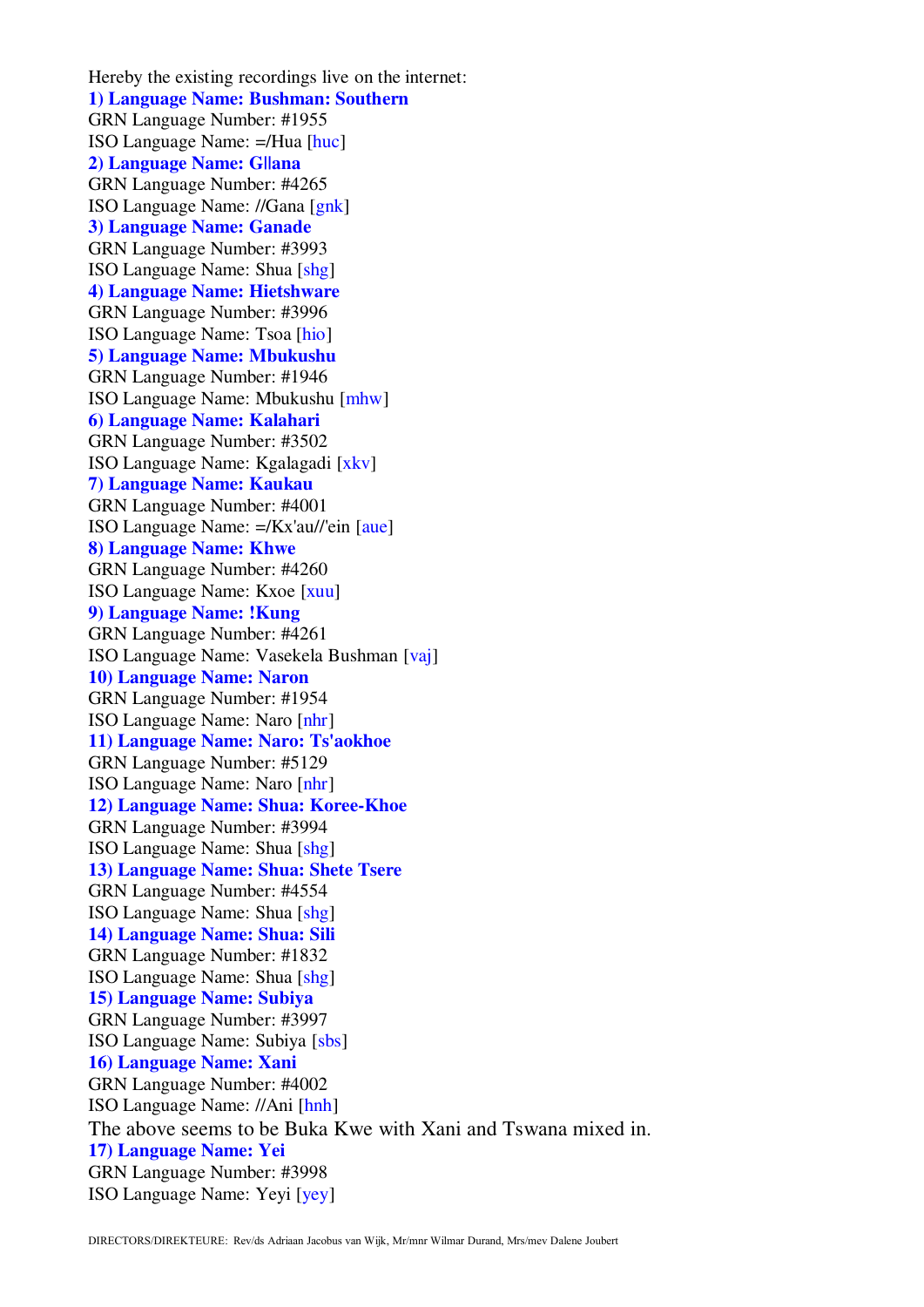# **Research Budget**

Tshisimogo Leepang's support for 3 months: **P6,000 x 3=P18,000**

| Transport                                     |                        |
|-----------------------------------------------|------------------------|
| Gaborone to Gantsi and back (775km)           | $(150.00x2) = P300.00$ |
| Gantsi to New Xade and back (108km)           | (20.00x2)              |
| $=$ P40.00                                    |                        |
| Gantsi to Grooklagte and back (100km)         | (20.00x2)              |
| $=$ P40.00                                    |                        |
| Gantsi to D'kar and back (35km)<br>$=$ P20.00 | (10.00x2)              |
| Gaborone to Mababe and back (966km)           | $(250.00x2) = P500.00$ |
| Gaborone to Nata and back (628km)             | $(150.00x2) = P300.00$ |
| Gaborone to Chobe and back (912km)            | (250.00x2)             |
| $=$ P500.00                                   |                        |
| <b>Total</b>                                  |                        |
| P1700.00                                      |                        |
| Equipments<br>Pens                            |                        |
| $=$ P19.00                                    | (4x4.75)               |
| Pencils                                       | $(4x1.95) = P7.80$     |
| <b>Total</b>                                  |                        |
| P <sub>26.80</sub>                            |                        |
| <b>Accommodation and Food</b>                 |                        |
| Gantsi                                        |                        |
| Accommodation                                 | P250.00x7              |
| days=1750.00                                  |                        |
| <b>Breakfast</b>                              | P30.00x7               |
| $days=210.00$                                 |                        |
| Lunch                                         | 45.00x7                |
| days=315.00                                   |                        |
| Supper                                        | 20.00x7 days=140.00    |
| <b>Total</b>                                  |                        |

**2415.00**

| Gaborone         |                      |
|------------------|----------------------|
| Accommodation    | P250.00x14           |
| days=3500.00     |                      |
| <b>Breakfast</b> | P30.00x14            |
| days=420.00      |                      |
| Lunch            | 45.00x14             |
| days=630.00      |                      |
| Supper           | 20.00x14 days=280.00 |
| <b>Total</b>     |                      |
| 4830             |                      |

## **Nata**